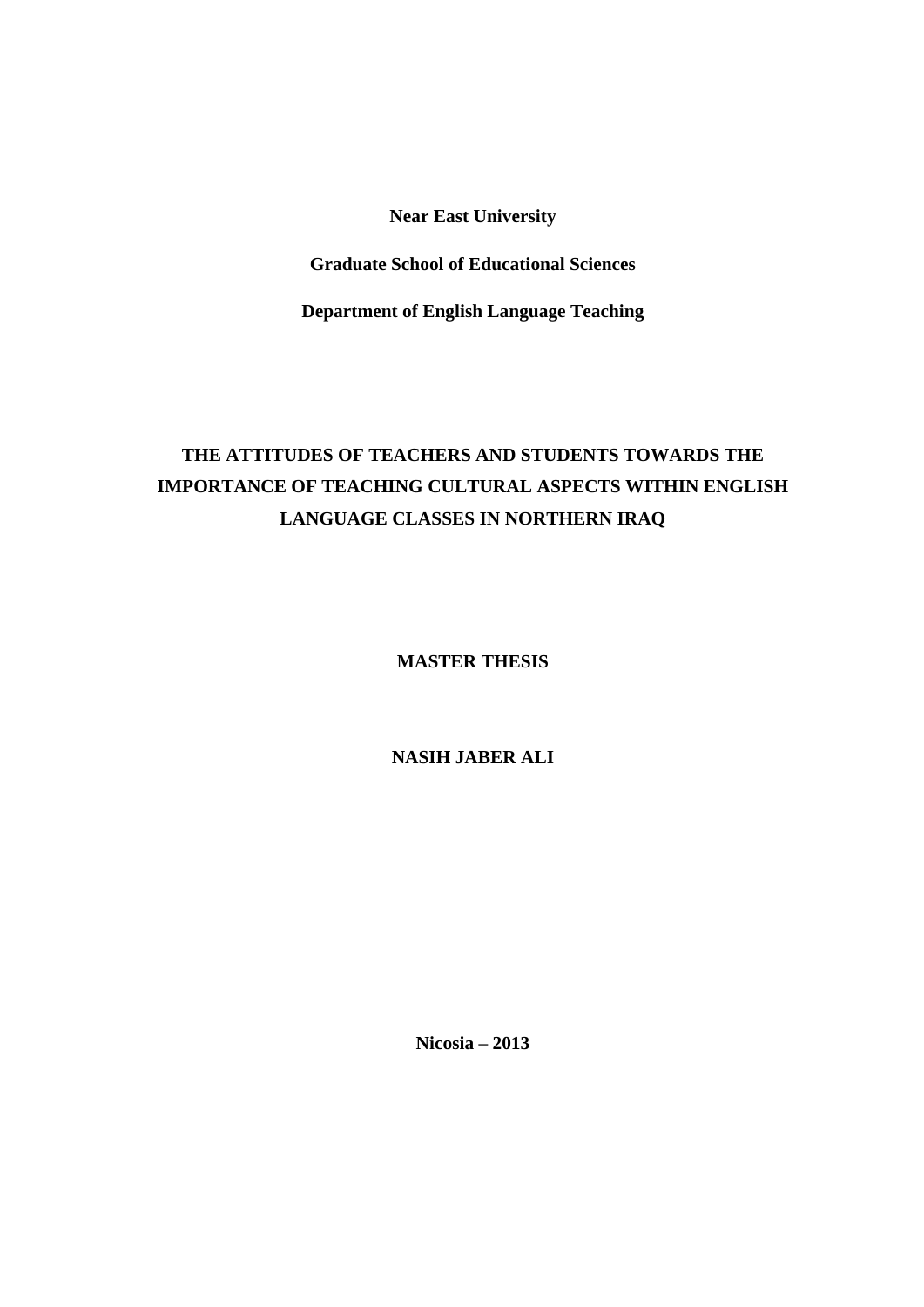**Near East University**

**Graduate School of Educational Sciences**

**Department of English Language Teaching**

# **THE ATTITUDES OF TEACHERS AND STUDENTS TOWARDS THE IMPORTANCE OF TEACHING CULTURAL ASPECTS WITHIN ENGLISH LANGUAGE CLASSES IN NORTHERN IRAQ**

**MASTER THESIS**

**Nasih Jaber Ali**

**Supervisor: Asst. Prof. Dr. ASLĠYE DAĞMAN**

**Nicosia – 2013**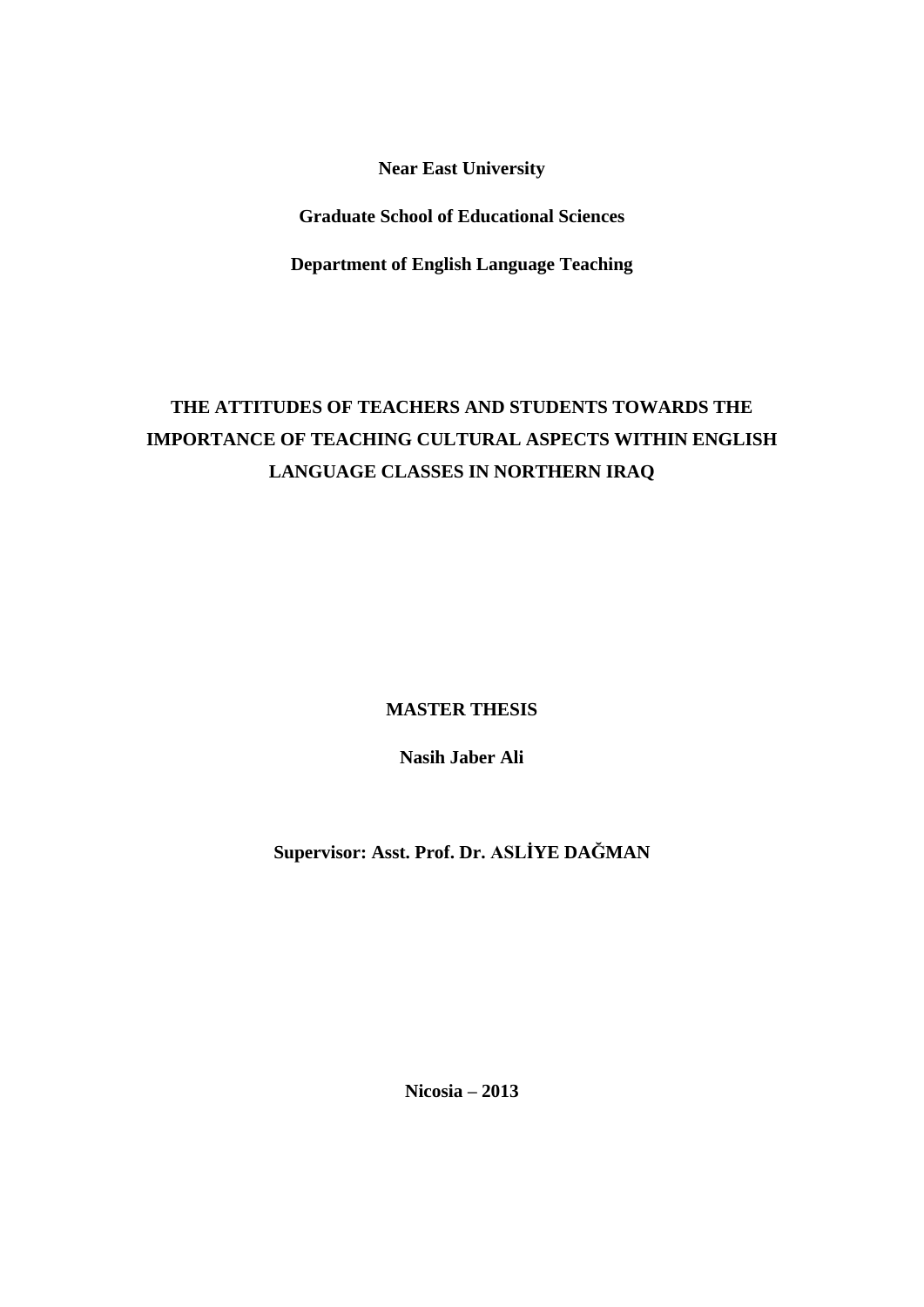We certify that we have read the thesis submitted by Nasih Jaber Ali titled "The Attitudes of Teachers and Students towards the Importance of Teaching Cultural Aspects within English Language Classes in Northern Iraq" and that in our combined opinion it is fully adequate, in scope and in quality, as a thesis for the degree of Master of Arts.

............................................................

Asst. Prof. Dr. Mustafa Kurt

(Head of the Committee)

...........................................................

Asst. Prof. Dr. Asliye Dağman

(Supervisor)

..........................................................

Asst. Prof. Dr. Doina Popescu

(Committee Member)

Approved for the

Graduate School of Educational Sciences

Prof. Dr. Cem Birol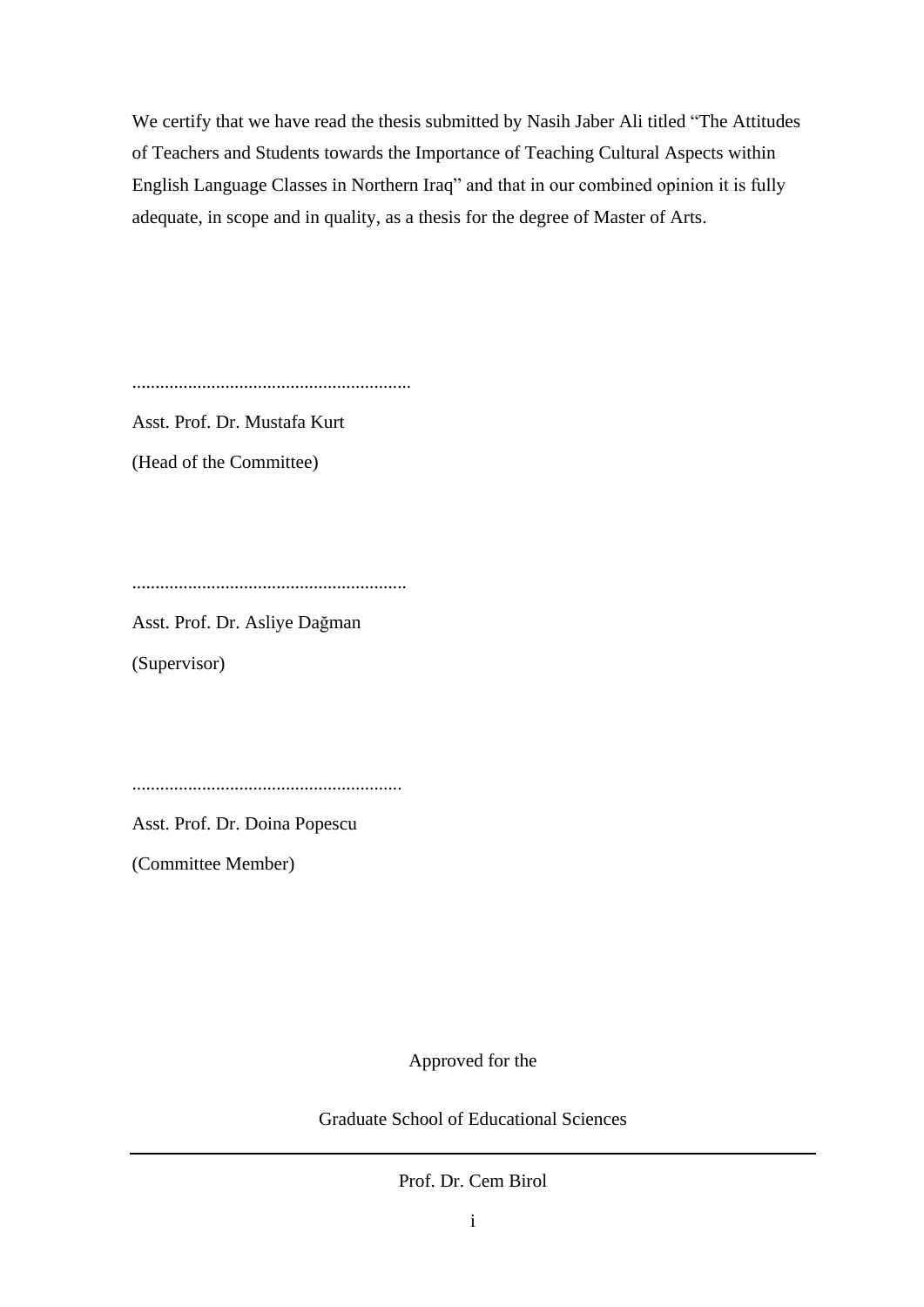### **DECLARATION**

I hereby declare that all information in this document has been obtained and presented in accordance with academic rules and ethical conduct. I also declare that, as required by these rules and conduct, I have fully cited and referenced all material and results that are not original to this work.

**Name, middle name, last name: Nasih Jaber Ali**

**Signature ……………….**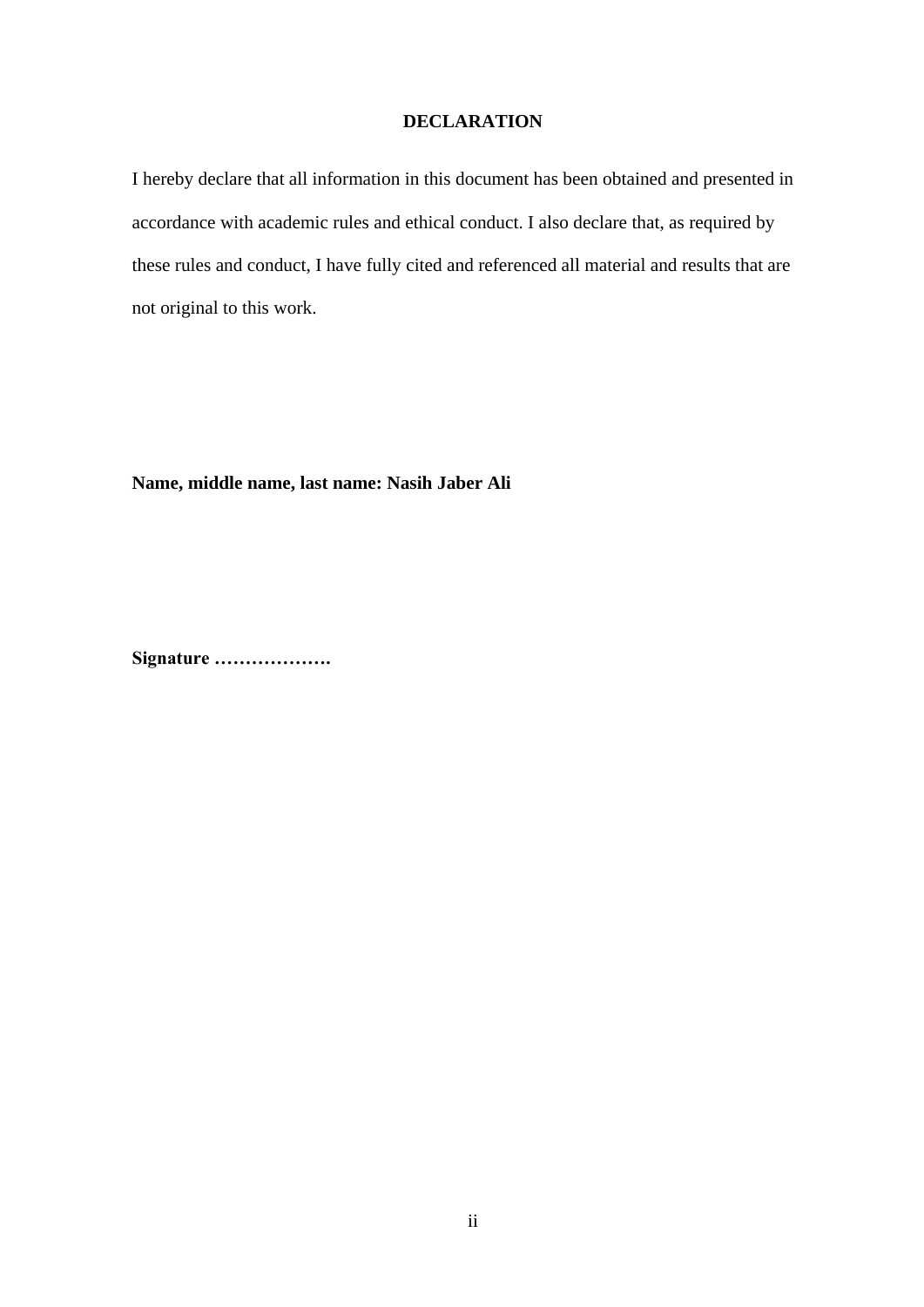#### **ACKNOWLEDGEMENTS**

I would like to express my deep appreciation and gratitude to my supervisor Asst. Prof Dr. Asliye Dağman for her careful supervision, most useful suggestions and support. Without her invaluable directions and guidance this work would not have reached its present standard. Many thanks also due to the Chairperson of the English Language Teaching Department, Asst. Prof. Dr. Mustafa Kurt, who provided me with valuable assistance during the data analysis stage of my research and throughout my M.A. degree.

Special gratitude and appreciation are due to Mr. Yaseen Aljbory from the Department of English Language at Kirkuk University for his helpful comments and contribution during the administration of the survey. I am also immensely grateful to my colleagues for their helpful guidance.

Finally my special thanks and warm gratitude are due to my dear wife and all members in my family for their unwavering support and encouragement.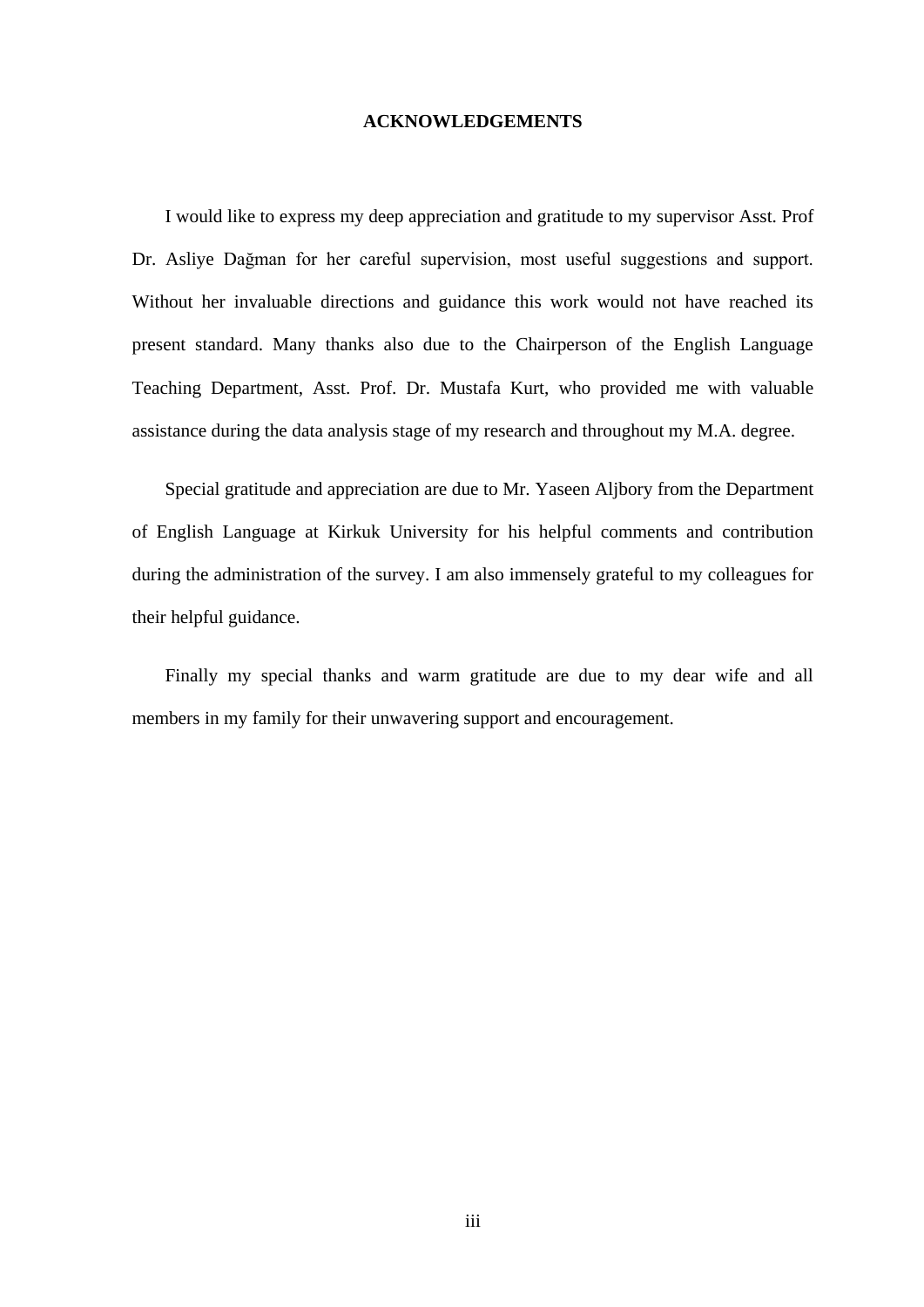#### **ABSTRACT**

## **The Attitudes of Teachers and Students towards the Importance of Teaching Cultural Aspects within English Language Classes in Northern Iraq**

#### **Nasih Ali, Shwany**

**MA Program, English Language Teaching**

#### **Supervisor, Asst. Prof. Dr. Asliye Dağman**

#### **July, 2013**

This study explores the attitudes of teachers and students towards the importance of teaching cultural aspects (CA) in English language classrooms at the University of Kirkuk in Northern Iraq. To this end, the study examines whether: firstly, teaching CA within English classes assists the process of language learning and secondly, whether CA should to be taken into consideration when designing text-books. To achieve these goals a number of research questions were designed.

The sample of the study consisted of130 university students and 25 university teachers at the English language department at Kirkuk University in Northern Iraq during the academic year of 2012-2013.Two separate questionnaires were designed for students and teachers in order to collect the relevant data.

Results of this study indicated it is necessary to incorporate the teaching of CA into the English language classes. Both students and teachers feel that studying cultural aspects in English classes is effective in improving their intercultural awareness and enhancing students' motivation. The role of culture in English Language Teaching (ELT) should therefore be taken into consideration by syllabus designers.

*Keywords: Culture, cultural aspects, cultural awareness, foreign language teaching.*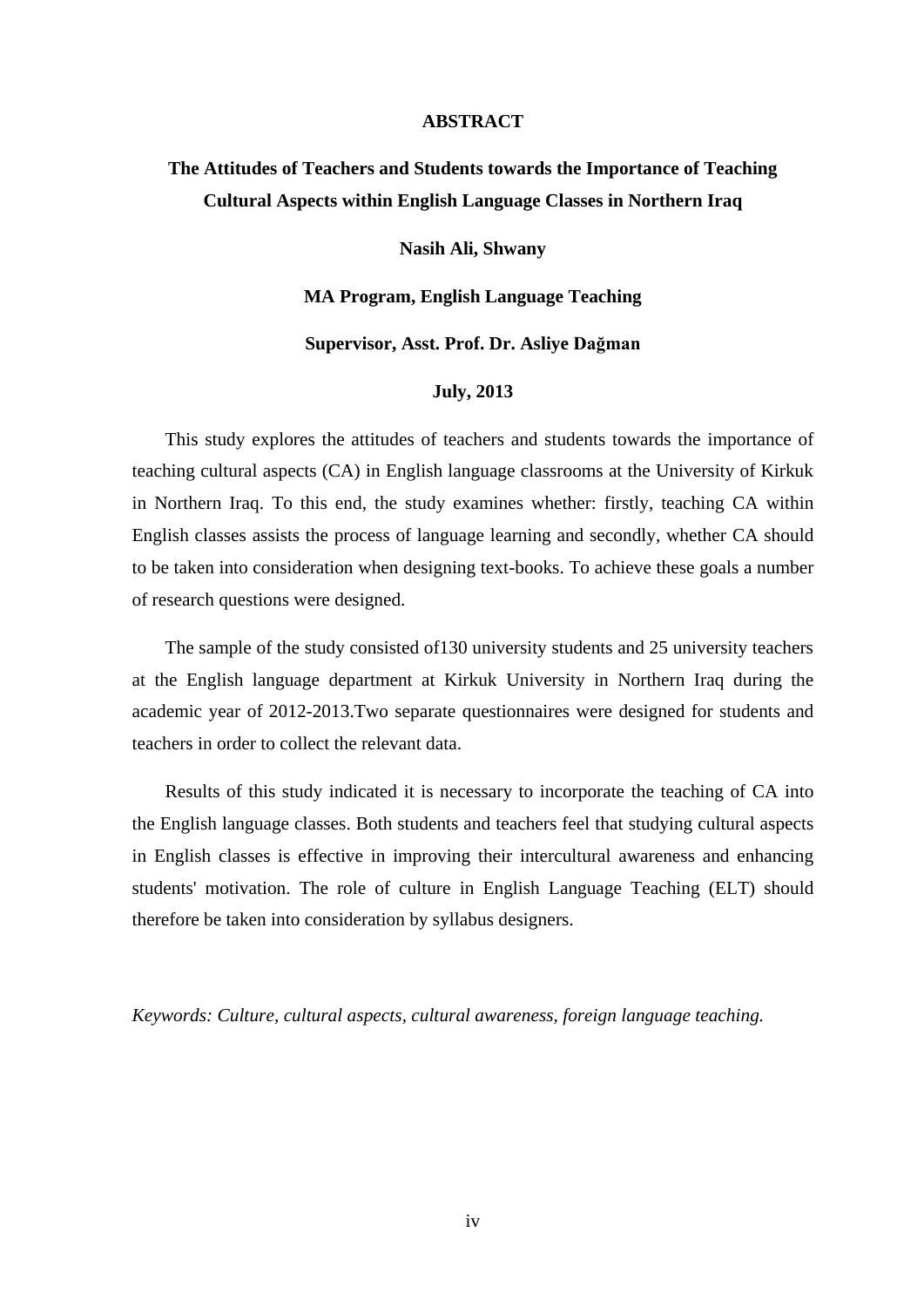### **ÖZET**

## **Kuzey Irak Ġngiliz Dili SınıflarındaKültürel Öğelerin Öğretiminin Önemi Hakkında Öğretmen ve Öğrenci Görüşleri**

**Ali, Nasih Shwany**

**Yüksek Lisans Ġngilizce Öğretmenliği Danışman, Yrd. Doç. Dr. Asliye Dağman**

### **Temmuz, 2013**

Bu çalışma, Kuzey Irak'ta bulunan Kerkük Üniversite'sinin İngiliz dili sınıflarında kültürel öğelerin öğretiminin önemi hakkında öğretmen ve öğrenci görüşlerini incelemektedir. Bu amaca ulaşmak için birincisi kültürün dil öğrenimine katkısı, ikincisi de ders kitaplarının tasarlanması aşamasında bu olgunun göz önünde bulundurulmasının gerekliliği sorgulanmış ve bu bağlamda çeşitli araştırma soruları geliştirilmiştir.

Söz konusu araştırmanın örneklemini 2012-2013 öğretim yılı boyunca Kuzey Irak'ın Kerkük Üniversitesi'nin İngiliz Dili Bölümü'nde öğrenim görmekte olan 130 öğrenci ile aynı kurumda görev alan 25 öğretmeni oluşturmaktadır. Hedeflenen verilerin toplanılması için araştırmaya katılan öğrenci ve öğretmen grupları için iki ayrı anket tasarlanmıştır.

Yürütülen araştırmanın sonucunda elde edilen bilgiler, kültürün dile katkısını ortaya koymuş olmakla birlikte bu olgunun derslere dahil edilmesinin gerekliliğini vurgulamıştır. Hem öğretmenler, hem de öğrenciler kültürel öğelerin İngilizce derslerine dâhil edilmesinin öğrencilerin kültürel farkındalıklarını arttırmasının yanı sıra onların motivasyonunu da olumlu yönde etkilediği yönündeki görüşlerini ortaya koymuşlardır. Müfredat belirleyen mercilerin kültürün dil eğitimindeki etkisini değerlendirmeleri gerekmektedir.

**Anahtar Kelimeler:** Kültür, kültürel öğeler, kültürel farkındalık, yabancı dil öğrenimi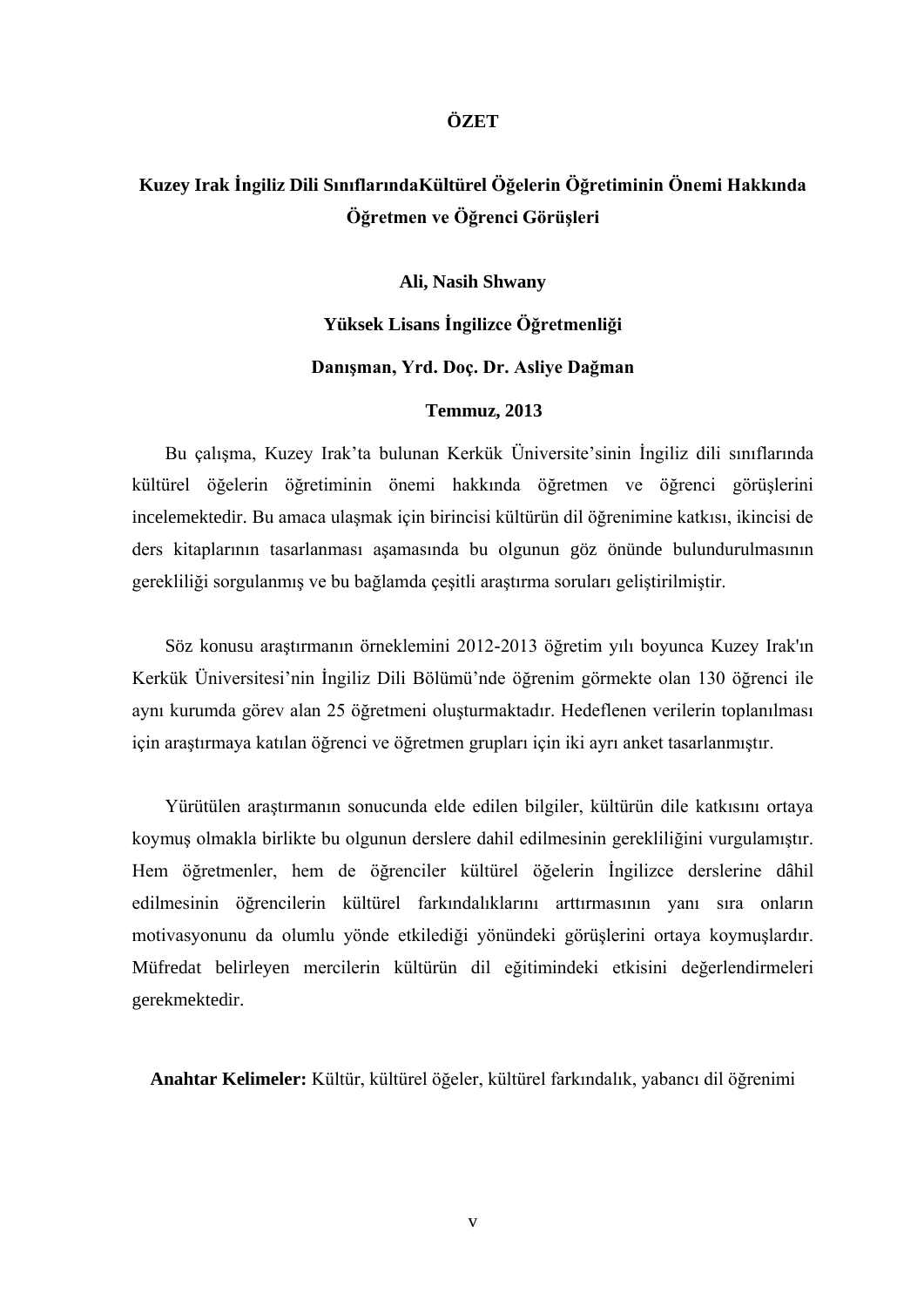## **TABLE OF CONTENTS**

|                   | <i>ii</i>               |
|-------------------|-------------------------|
|                   | iii                     |
|                   | iv                      |
|                   | $\mathbf{v}$            |
|                   | vi                      |
|                   | $\mathbf{x}$            |
|                   | xi                      |
|                   | xiv                     |
|                   | 1                       |
|                   | $\mathbf{1}$            |
|                   | $\overline{2}$          |
|                   | $\overline{\mathbf{4}}$ |
|                   | 5                       |
|                   | 5                       |
|                   | 6                       |
| <b>CHAPTER II</b> | 7                       |
|                   | 7                       |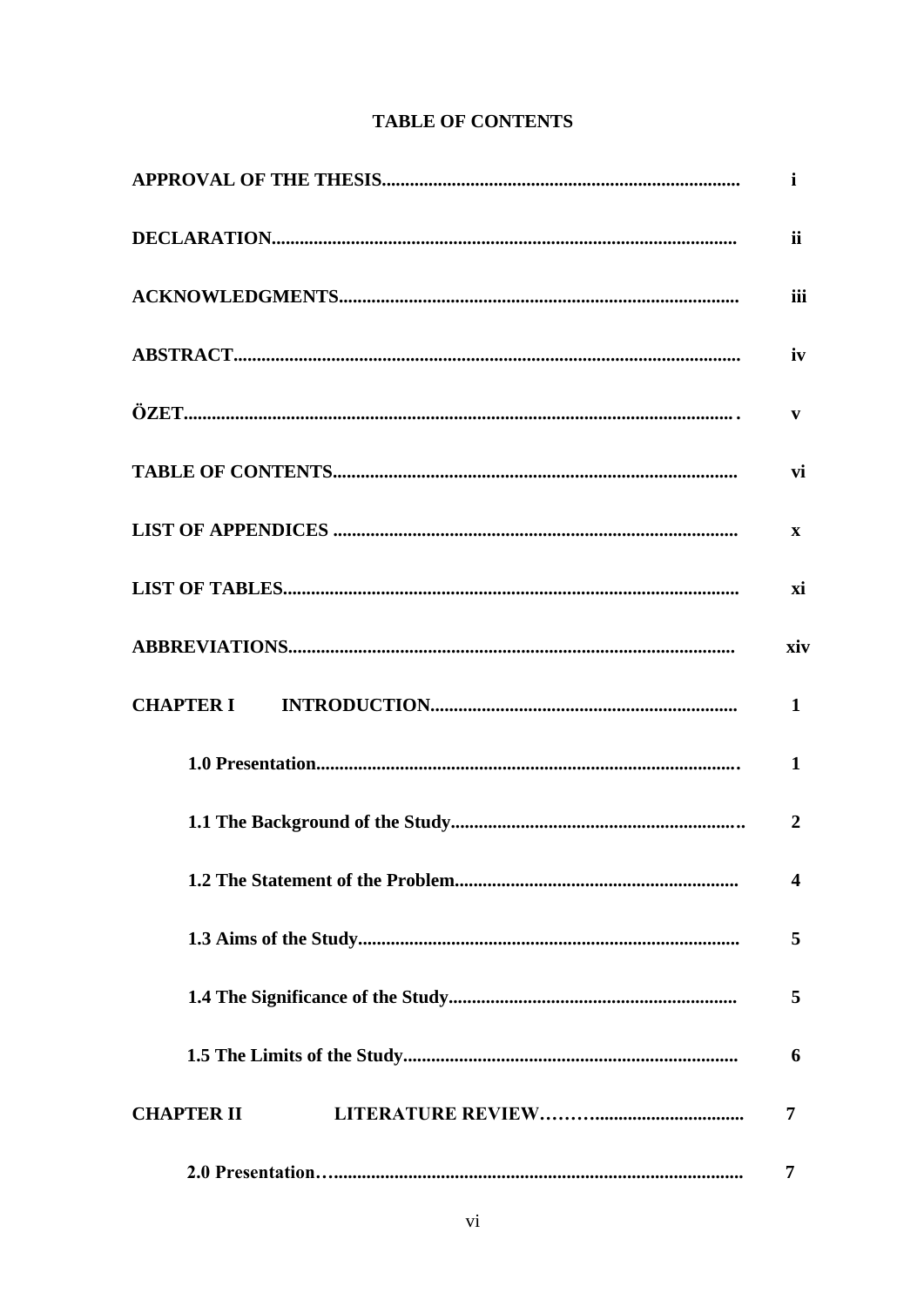|                                                                   | $\overline{7}$ |
|-------------------------------------------------------------------|----------------|
|                                                                   | 10             |
|                                                                   | 11             |
|                                                                   | 14             |
|                                                                   | 15             |
| 2.6 Approaches to build Awareness towards Cultural Aspects in EFL |                |
|                                                                   | 17             |
|                                                                   | 18             |
|                                                                   | 19             |
|                                                                   | 19             |
|                                                                   | 20             |
|                                                                   | 21             |
|                                                                   | 23             |
|                                                                   | 23             |
|                                                                   | 23             |
|                                                                   | 23             |
|                                                                   | 26             |
|                                                                   | 27             |
|                                                                   | 27             |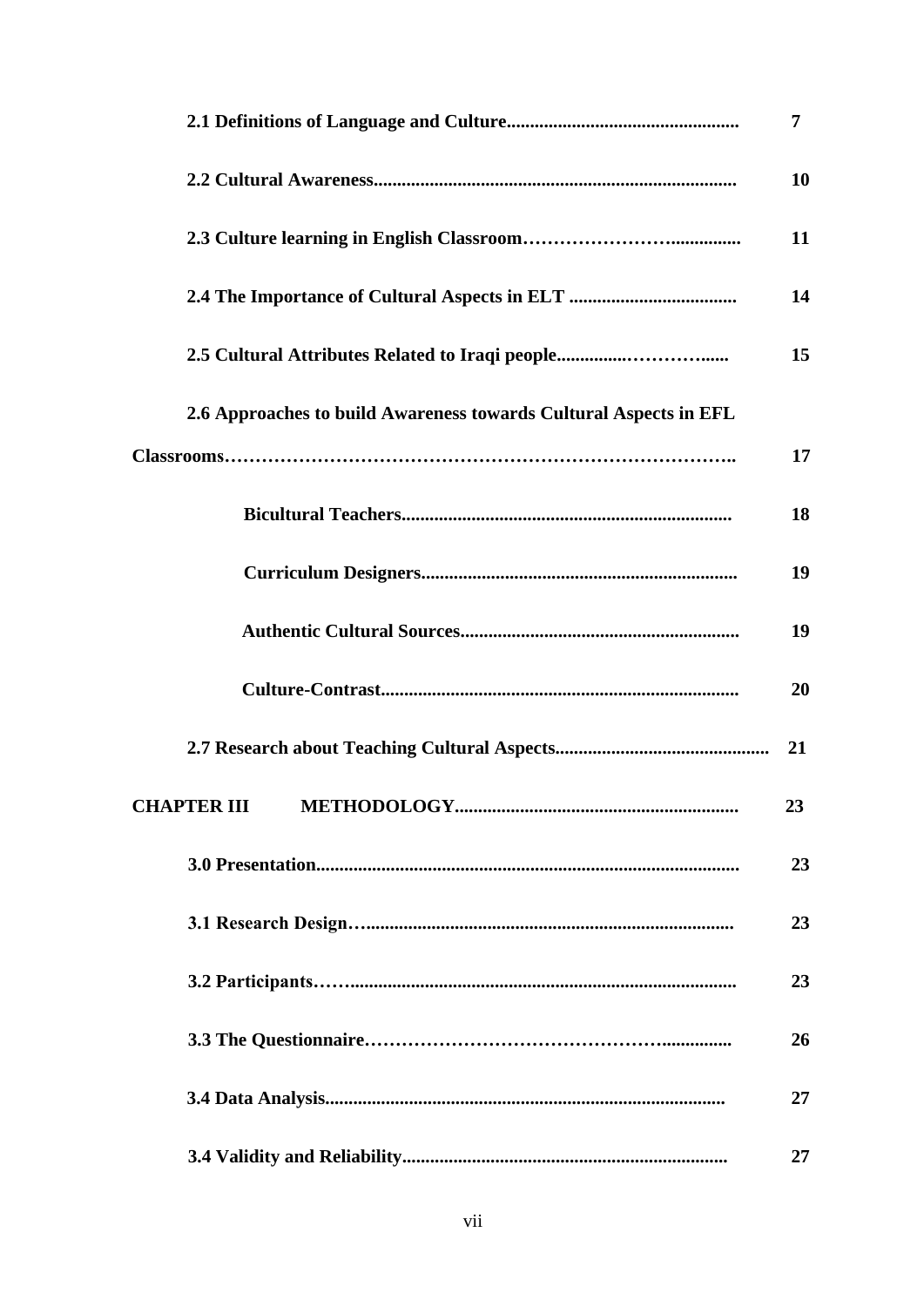|                                                                          | 28 |
|--------------------------------------------------------------------------|----|
|                                                                          | 29 |
| <b>CHAPTER IV</b>                                                        | 30 |
|                                                                          | 30 |
| 4.1 Teachers' perceptions about the place of culture in English language |    |
|                                                                          | 30 |
| Teachers' overall attitudes towards the importance of teaching CA        |    |
|                                                                          | 34 |
| Ways in which teaching CA in English language classrooms assist the      |    |
|                                                                          | 39 |
| Teachers' perceptions towards teaching CA according to different         |    |
|                                                                          | 42 |
| 4.2. Students' perceptions about the place of culture in EFL classrooms. | 45 |
| Students' perceptions towards the importance of incorporating cultural   |    |
|                                                                          | 49 |
| Incorporating CA in English language classes to assist the processes of  |    |
|                                                                          | 51 |
| Students' opinions about English language classes                        | 55 |
| Students' perceptions towards teaching CA according to different         |    |
|                                                                          | 56 |
|                                                                          | 56 |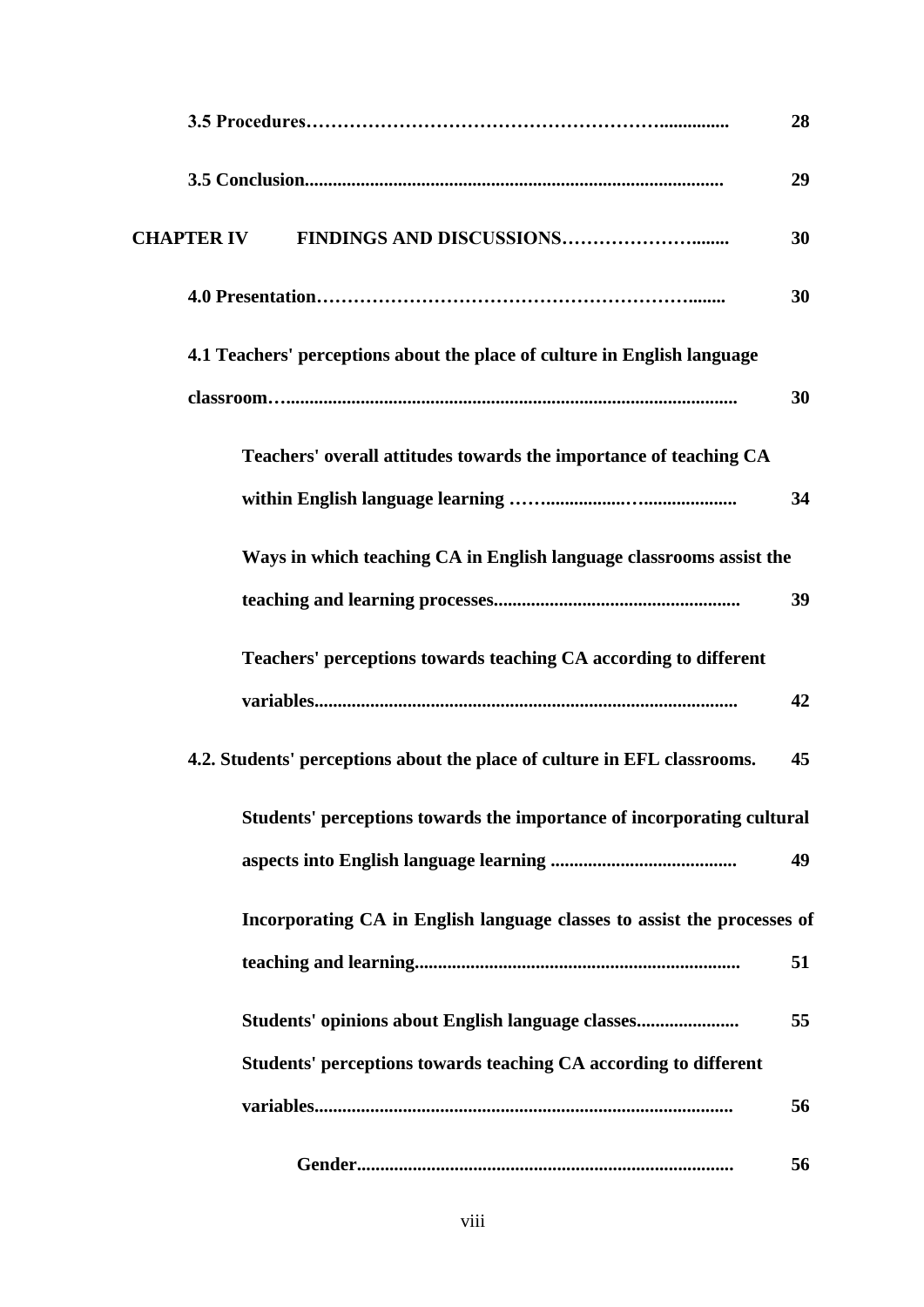|                                                            | 58 |
|------------------------------------------------------------|----|
|                                                            | 59 |
|                                                            | 63 |
| <b>CONCLUSIONS AND RECOMMENDATIONS</b><br><b>CHAPTER V</b> | 64 |
|                                                            | 64 |
|                                                            | 64 |
|                                                            | 66 |
|                                                            | 67 |
|                                                            | 67 |
|                                                            | 68 |
|                                                            | 74 |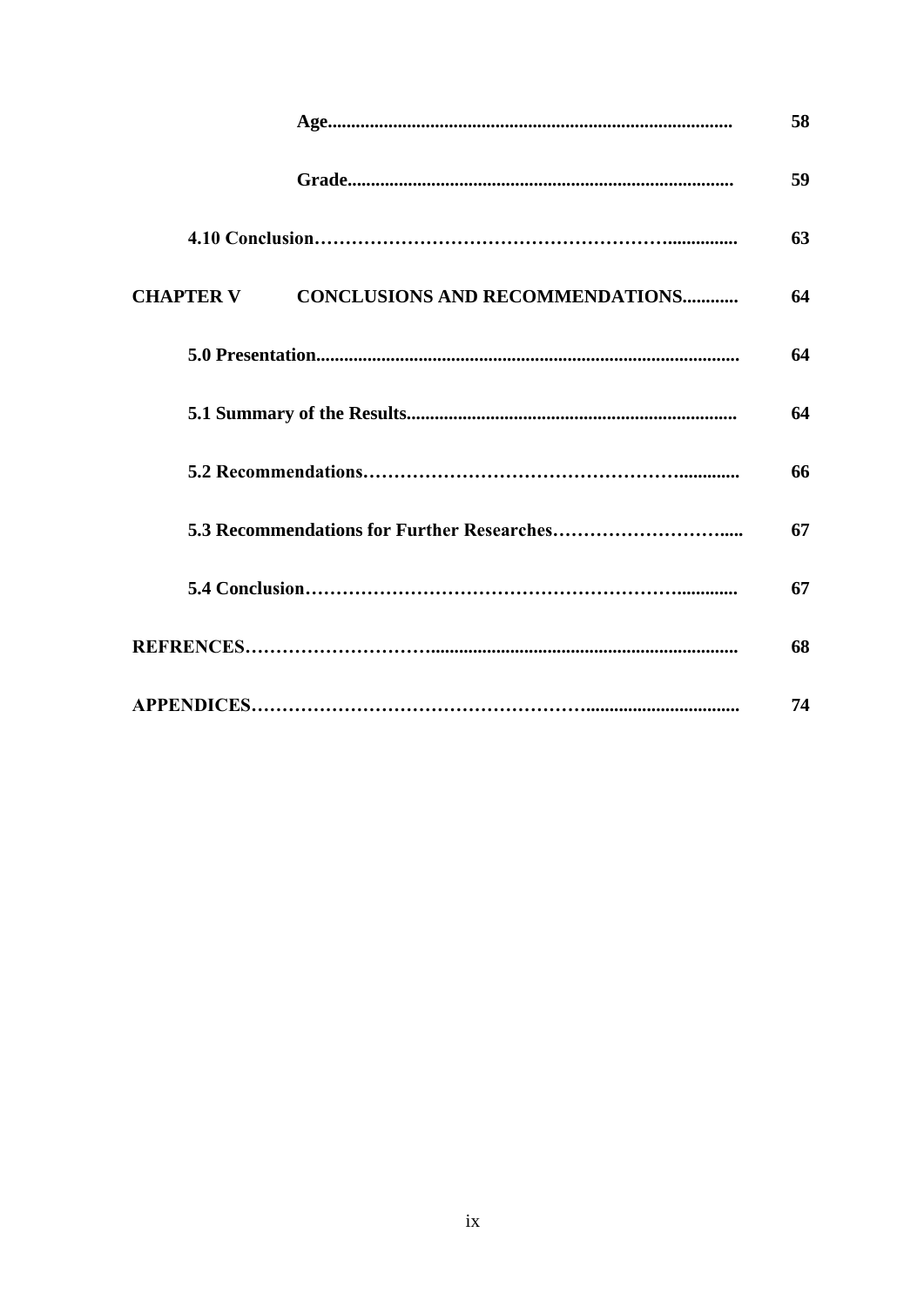## **LIST OF APPENDICES**

| 74 |
|----|
| 74 |
| 78 |
| 78 |
| 81 |
| 81 |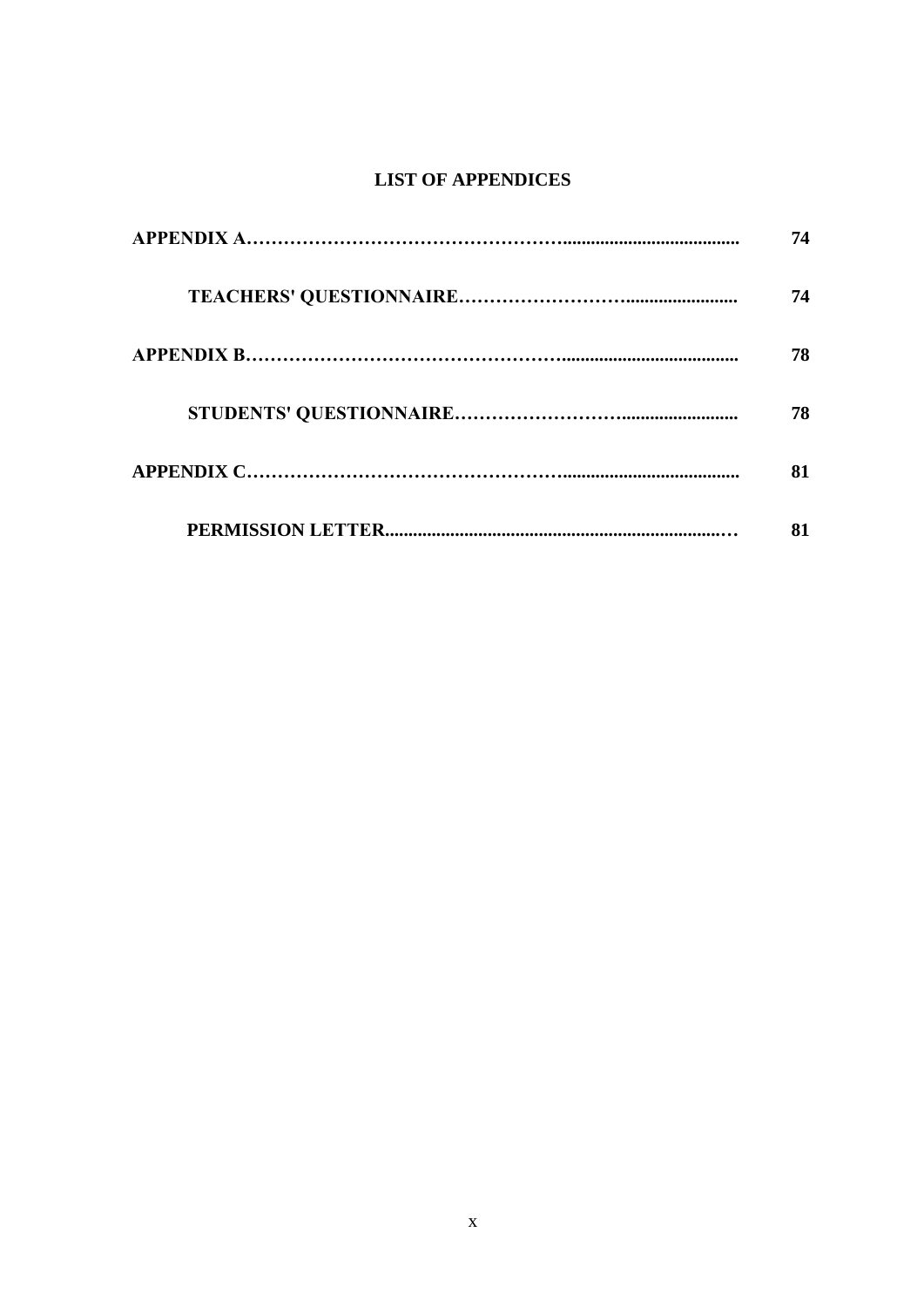## **LIST OF TABLES**

|                                                                                       | 24 |
|---------------------------------------------------------------------------------------|----|
|                                                                                       | 24 |
|                                                                                       | 25 |
|                                                                                       | 25 |
|                                                                                       | 25 |
|                                                                                       | 26 |
| Table 4.1 Teachers' perceptions about the place of culture in English language        |    |
|                                                                                       |    |
| Table 4.2 Teachers' perceptions about the employment of cultural topics in English    |    |
|                                                                                       | 34 |
| Table 4.3 Teachers' attitudes towards the importance of teaching cultural aspects     |    |
|                                                                                       |    |
| Table 4.4 Teachers' perceptions regarding whether teaching cultural aspects assist    |    |
|                                                                                       |    |
| 39                                                                                    |    |
| Table 4.5 The usefulness of cultural activities in English classes                    | 42 |
| Table 4.6 T-test results of teachers' perceptions on cultural activities according to |    |
|                                                                                       | 43 |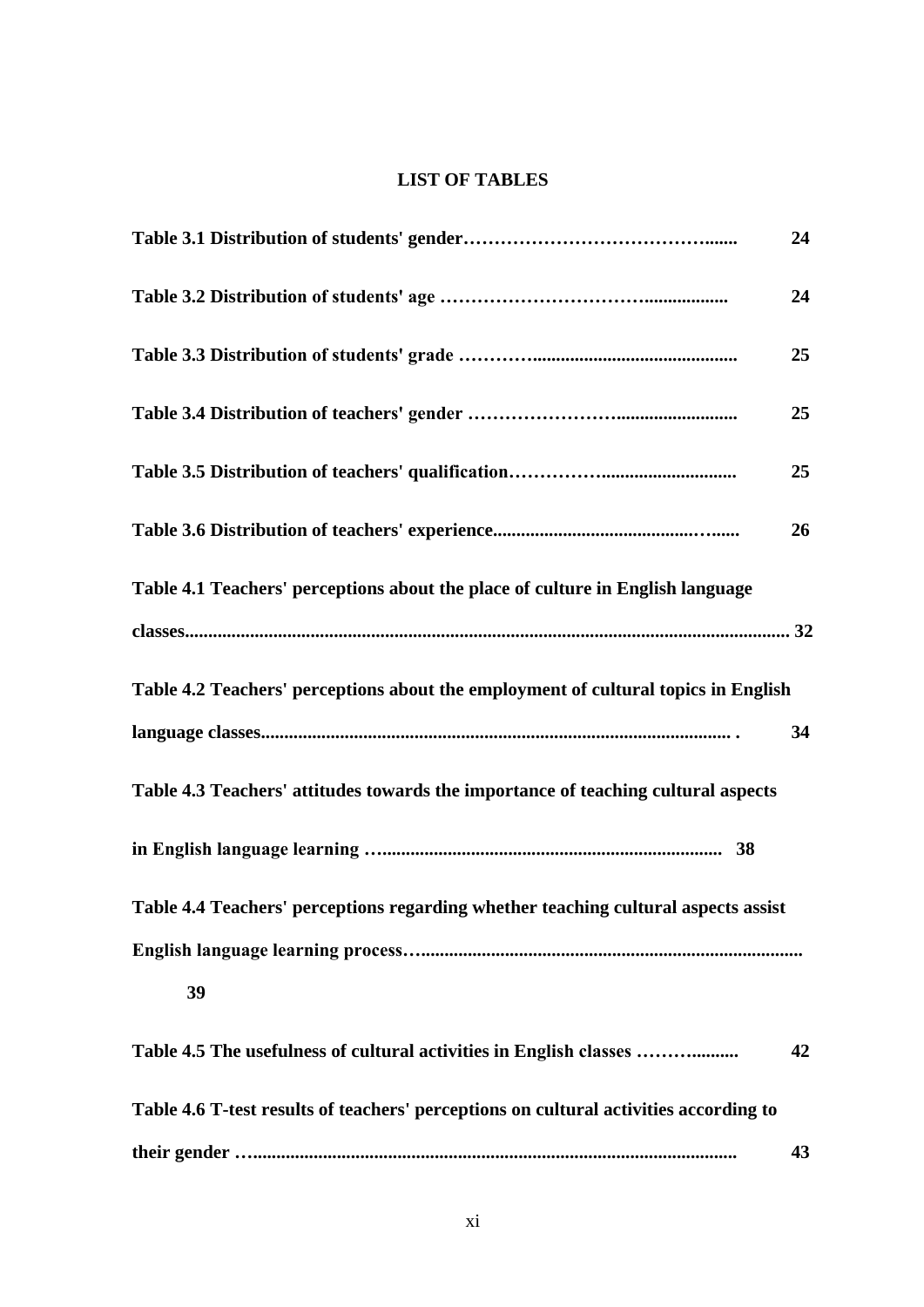| Table 4.7 ANOVA Results of teachers' perceptions towards teaching cultural             |    |
|----------------------------------------------------------------------------------------|----|
|                                                                                        | 44 |
| Table 4.8 Teachers' perceptions towards teaching cultural aspects in EFL classes       |    |
|                                                                                        | 45 |
| Table 4.9 LSD Results of teachers' attitudes according to their teaching               |    |
|                                                                                        | 45 |
| Table 4.10 Students' attitudes about the place of culture in ELT classes               | 46 |
| Table 4.11 Students' perceptions towards the importance of cultural topics in          |    |
|                                                                                        | 48 |
| Table 4.12 Students' perceptions towards the importance of incorporating               |    |
|                                                                                        | 50 |
| Table 4.13 The importance of cultural aspects in assisting the processes of English    |    |
|                                                                                        |    |
| Table 4.14 Students' attitudes towards employing activities for learning cultural      |    |
|                                                                                        | 54 |
| Table 4.15 Students' Perception about English language classes                         | 56 |
| Table 4.16 T-test results of students' perceptions regarding cultural activities       |    |
| according                                                                              |    |
|                                                                                        | 57 |
| Table 4.17 T-test results of students' perceptions about cultural activities according |    |
|                                                                                        | 58 |

### **Table 4.7 ANOVA Results of teachers' perceptions towards teaching cultural**